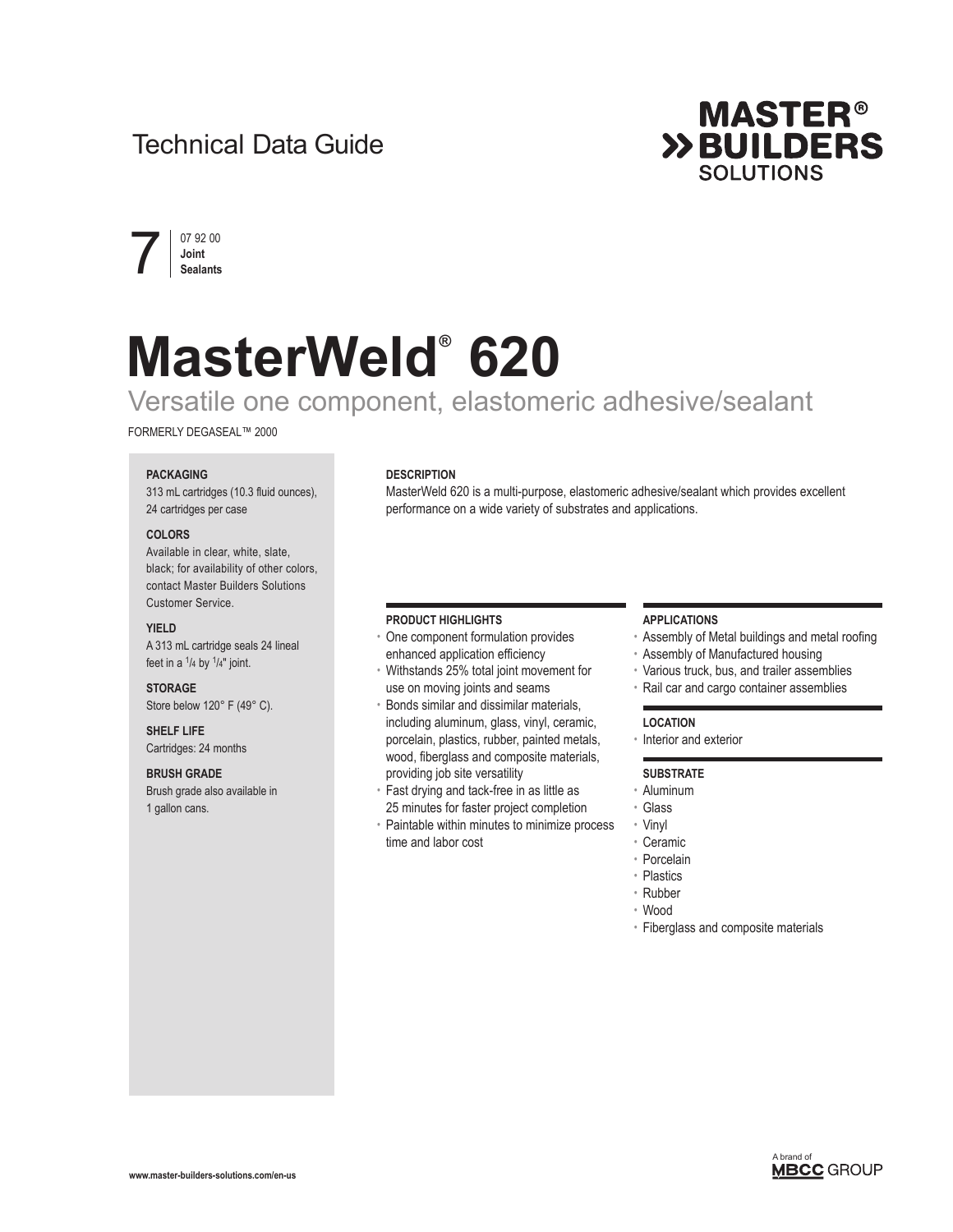# **Technical Data**

## **Composition**

- MasterWeld 620 is a co-polymer sealant/adhesive. **Compliances**
- Federal Specification TT-S-00230C, Type II, Class B
- ASTM C920, Types Grade NS, Class 12.5 use NT, M, A and O

#### **Test Data**

| <b>PROPERTY</b>                                                                                        | <b>RESULTS</b>           | <b>TEST METHOD</b> |
|--------------------------------------------------------------------------------------------------------|--------------------------|--------------------|
| Extrusion rate, grams/second                                                                           | $40 - 45$                | ASTM C 603         |
| Density, lbs/gallon                                                                                    | $8.2 \pm 0.1$            | <b>ASTM D 1475</b> |
| Tack free time, minutes                                                                                | $25 + 5$                 | <b>ASTM C 679</b>  |
| Skin time, minutes                                                                                     | $25 + 3$                 | Industry method    |
| <b>Vertical sag</b>                                                                                    | None                     | <b>ASTM C 2202</b> |
| Hardness, Shore A                                                                                      | $50 + 5$                 | ASTM C 661         |
| Tensile strength, psi                                                                                  | $325 + 25$               | ASTM D 412         |
| Elongation, %                                                                                          | $550 + 50$               | ASTM D 412         |
| Peel adhesion, pli                                                                                     | $27 + 3$                 | ASTM C 794         |
| <b>Bond durability, %</b>                                                                              | 25% total joint movement | <b>ASTM C 719</b>  |
| Artificial weathering, Xenon arc, 500 hours                                                            | No change                | <b>ASTM C 793</b>  |
| Test results are averages obtained under laboratory conditions. Reasonable variations can be expected. |                          |                    |

# **HOW TO APPLY**

# **SURFACE PREPARATION**

Surfaces must be dry and free of dirt, dust, debris, grease, peeling paint and any contaminants that could inhibit adhesion. Surface temperature must be above 40° F (4° C) for best results.

# **APPLICATION**

- **1.**MasterWeld 620 is a solvent-borne synthetic rubber adhesive specifically formulated to provide long-lasting bonds for sealing manufactured housing, metal buildings, RV's, trucks, trailers, buses and around openings in door windows and air conditioners. MasterWeld 620 bonds to a wide variety of substrates and is especially suited for waterproofing roofs, sidewall lap seams, bonding roof bows, waterproofing rivet seams and general purpose use.
- **2.**MasterWeld 620 comes ready to use. Do not open cartridges until preparatory work is completed. Cut nozzle to create the appropriate size bead. Puncture inner seal at base of nozzle. Apply bead, forcing MasterWeld 620 against the interfaces to be sealed to ensure full contact adhesion. Do not introduce air pockets to adhesive/ sealant bead.
- **3.**If necessary, MasterWeld 620 can be tooled immediately with a putty knife dampened with mineral spirits.
- **4.**To ensure solid, positive adhesion, temporary bracing or mechanical fasteners may be required until adhesive cures.

#### **CURING**

Tack free:  $25 \pm 3$  minutes Paintable: Within minutes Handleable: 16–24 hours Full cure: 14 days All times listed are dependent on temperature and humidity. Times referenced above assume 70° C (21° C) F and 50% relative humidity.